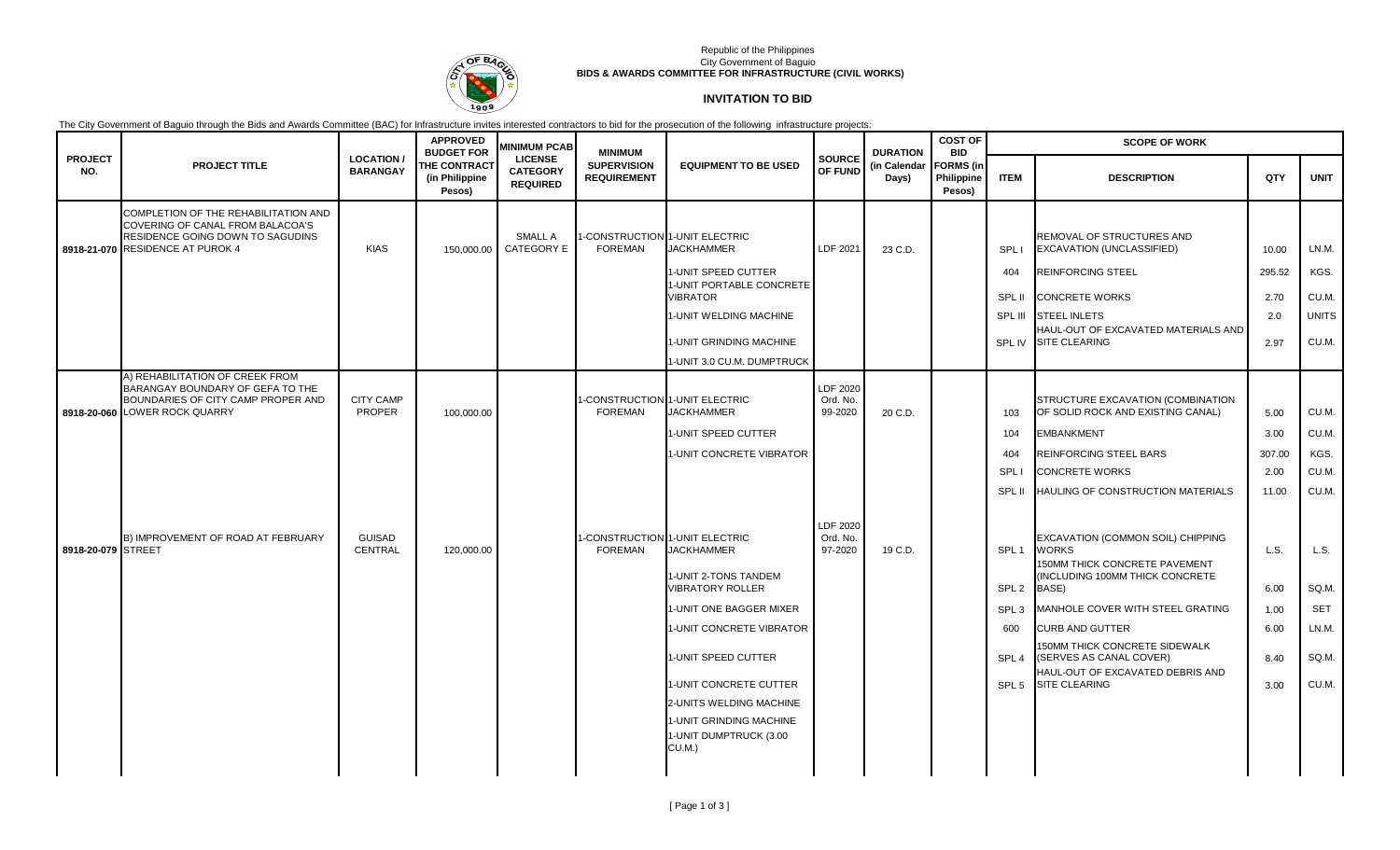

### Republic of the Philippines City Government of Baguio **BIDS & AWARDS COMMITTEE FOR INFRASTRUCTURE (CIVIL WORKS)**

# **INVITATION TO BID**

The City Government of Baguio through the Bids and Awards Committee (BAC) for Infrastructure invites interested contractors to bid for the prosecution of the following infrastructure projects:

|                        |                                                                                                                             |                                      | <b>APPROVED</b><br><b>BUDGET FOR</b>            | <b>MINIMUM PCAB</b>                                  | <b>MINIMUM</b>                                   |                                                                        |                                  | <b>DURATION</b>       | <b>COST OF</b><br><b>BID</b>             | <b>SCOPE OF WORK</b> |                                                                                               |        |              |  |
|------------------------|-----------------------------------------------------------------------------------------------------------------------------|--------------------------------------|-------------------------------------------------|------------------------------------------------------|--------------------------------------------------|------------------------------------------------------------------------|----------------------------------|-----------------------|------------------------------------------|----------------------|-----------------------------------------------------------------------------------------------|--------|--------------|--|
| <b>PROJECT</b><br>NO.  | <b>PROJECT TITLE</b>                                                                                                        | <b>LOCATION /</b><br><b>BARANGAY</b> | <b>THE CONTRACT</b><br>(in Philippine<br>Pesos) | <b>LICENSE</b><br><b>CATEGORY</b><br><b>REQUIRED</b> | <b>SUPERVISION</b><br><b>REQUIREMENT</b>         | <b>EQUIPMENT TO BE USED</b>                                            | <b>SOURCE</b><br>OF FUND         | (in Calendar<br>Days) | <b>FORMS</b> (in<br>Philippine<br>Pesos) | <b>ITEM</b>          | <b>DESCRIPTION</b>                                                                            | QTY    | <b>UNIT</b>  |  |
|                        | C) CONSTRUCTION OF DRAINAGE CANAL AT<br>8918-20-071 PUROK 7, FAIRVIEW BARANGAY                                              | <b>FAIRVIEW</b>                      | 100,000.00                                      |                                                      | -CONSTRUCTION<br><b>FOREMAN</b>                  | 1-UNIT ELECTRIC<br><b>JACKHAMMER</b>                                   | LDF 2020                         | 21 C.D.               |                                          | 103                  | STRUCTURE EXCAVATION (COMBINATION<br>OF COMMON SOIL AND SOLID ROCK)                           | 3.40   | CU.M.        |  |
|                        |                                                                                                                             |                                      |                                                 |                                                      |                                                  | 1-UNIT SPEED CUTTER                                                    |                                  |                       |                                          | 404                  | REINFORCING STEEL BAR                                                                         | 191.00 | KGS.         |  |
|                        |                                                                                                                             |                                      |                                                 |                                                      |                                                  |                                                                        |                                  |                       |                                          | SPL I                | <b>CONCRETE WORKS</b>                                                                         | 2.65   | LN.M.        |  |
|                        |                                                                                                                             |                                      |                                                 |                                                      |                                                  |                                                                        |                                  |                       |                                          | SPL II               | HAULING OF CONSTRUCTION MATERIALS                                                             | 8.00   | CU.M.        |  |
| 8918-21-135 AT PUROK 3 | D) IMPROVEMENT/REHABILITATION OF<br>WATERWAYS OF THE BASKETBALL COURT                                                       | <b>VICTORIA</b><br><b>VILLAGE</b>    | 150,000.00                                      | SMALL A                                              | <b>FOREMAN</b>                                   | -CONSTRUCTION 1-UNIT ELECTRIC<br><b>JACKHAMMER</b>                     | LDF 2021                         | 26 C.D.               |                                          | 103                  | STRUCTURE EXCAVATION (COMBINATION<br>OF COMMON SOIL AND EXISTING CANAL<br><b>AND PATHWAY)</b> | 11.00  | CU.M.        |  |
|                        |                                                                                                                             | <b>TOTAL</b>                         | 470.000.00                                      | <b>CATEGORY E</b>                                    |                                                  | 1-UNIT WELDING MACHINE                                                 |                                  | 86 C.D.               | 500.00                                   | 404                  | <b>REINFORCING STEEL BAR</b>                                                                  | 360.00 | KGS.         |  |
|                        |                                                                                                                             |                                      |                                                 |                                                      |                                                  | 1-UNIT SPEED CUTTER                                                    |                                  |                       |                                          | 502                  | <b>STEEL GRATINGS</b>                                                                         | 4.10   | LN.M.        |  |
|                        |                                                                                                                             |                                      |                                                 |                                                      |                                                  | 1-UNIT GRINDING MACHINE                                                |                                  |                       |                                          | <b>SPL</b>           | CONCRETE WORKS                                                                                | 4.00   | CU.M.        |  |
|                        |                                                                                                                             | <b>UPPER</b>                         |                                                 |                                                      |                                                  | 1-UNIT CONCRETE VIBRATOR                                               |                                  |                       |                                          | SPL II               | HAULING OF CONSTRUCTION MATERIALS                                                             | 10.00  | CU.M.        |  |
|                        | A) REPAIR AND IMPROVEMENT OF<br>8918-20-197 DRAINAGE CANAL LOCATED AT PUROK 5                                               | <b>MARKET</b><br><b>SUBDIVISION</b>  |                                                 |                                                      | 1-CONSTRUCTION 1-UNIT ELECTRIC<br><b>FOREMAN</b> | <b>JACKHAMMER</b>                                                      | LDF 2020                         | 26 C.D.               |                                          | SPL <sub>1</sub>     | REMOVAL OF EXISTING STRUCTURE AND<br><b>EXCAVATION</b>                                        | 5.04   | CU.M.        |  |
|                        |                                                                                                                             |                                      | 200,000.00                                      |                                                      |                                                  | 1-UNIT DUMPTRUCK                                                       |                                  |                       |                                          | SPL <sub>2</sub>     | REPLACEMENT OF 10"Ø SEWER                                                                     | 22.00  | LN.M.        |  |
|                        |                                                                                                                             |                                      |                                                 |                                                      |                                                  | 1-UNIT WELDING MACHINE                                                 |                                  |                       |                                          | 404                  | <b>REINFORCING STEEL</b>                                                                      | 397.85 | KGS.         |  |
|                        |                                                                                                                             |                                      |                                                 |                                                      |                                                  | I-UNIT SPEED CUTTER                                                    |                                  |                       |                                          | SPL <sub>3</sub>     | <b>CONCRETE WORKS</b>                                                                         | 3.92   | CU.M.        |  |
|                        |                                                                                                                             |                                      |                                                 |                                                      |                                                  |                                                                        |                                  |                       |                                          | SPL <sub>4</sub>     | <b>FABRICATION AND INSTALLATION OF STEEL</b><br><b>INLETS</b>                                 | 2.00   | <b>UNITS</b> |  |
|                        | B) REHABILITATION OF SLOPE PROTECTION<br>INFRONT OF CACULITAN'S RESIDENCE AND<br>9940-21-4-49 MIGUEL'S RESIDENCE AT PUROK 2 | PADRE<br><b>ZAMORA</b>               | 100,000.00                                      |                                                      | -CONSTRUCTION<br><b>FOREMAN</b>                  | <b>I-UNIT DUMPTRUCK</b>                                                | <b>DRRMF</b><br>2021             | 16 C.D.               |                                          | 103                  | STRUCTURAL EXCAVATION (COMMON SOIL)                                                           | 6.400  | CU.M.        |  |
|                        |                                                                                                                             |                                      |                                                 |                                                      |                                                  |                                                                        |                                  |                       |                                          | 505                  | <b>GROUTED RIPRAP</b>                                                                         | 15.762 | CU.M.        |  |
|                        |                                                                                                                             |                                      |                                                 |                                                      |                                                  |                                                                        |                                  |                       |                                          |                      | HAULING OF CONSTRUCTION MATERIALS                                                             |        |              |  |
|                        |                                                                                                                             |                                      |                                                 |                                                      |                                                  |                                                                        |                                  |                       |                                          | SPL <sub>1</sub>     | (60MTRS STAIR)                                                                                | 22.000 | CU.M.        |  |
|                        |                                                                                                                             |                                      |                                                 |                                                      |                                                  |                                                                        |                                  |                       |                                          | SPL <sub>2</sub>     | HAULING OUT OF DEBRIS                                                                         | 6.400  | CU.M.        |  |
|                        | C) REHABILITATION OF SIDEWALK (PALO-<br>8918-20-102 PALO BRICKS) ALONG CLARIDAD STREET                                      | KAYANG-<br><b>HILLTOP</b>            | 100,000.00                                      |                                                      | -CONSTRUCTION<br><b>FOREMAN</b>                  | 1-UNIT DUMPTRUCK                                                       | LDF 2020<br>Ord. No.<br>118-2020 | 20 C.D.               |                                          | SPL <sub>1</sub>     | REMOVAL OF DILAPIDATED SIDEWALK<br>(INCLUDING HAUL-OUT)                                       | 4.600  | CU.M.        |  |
|                        |                                                                                                                             | <b>TOTAL</b>                         | 400,000.00                                      | SMALL A<br><b>CATEGORY E</b>                         |                                                  | 1-UNIT 1 BAGGER CONCRETE<br><b>MIXER</b>                               |                                  | 62 C.D.               | 500.00                                   | SPL <sub>2</sub>     | 150MM THK CONCRETE SIDEWALK BASE<br>(INCLUDING 50MM X 150MM LINING)                           | 25.300 | SQ.M.        |  |
|                        |                                                                                                                             |                                      |                                                 |                                                      |                                                  | 1-UNIT CONCRETE VIBRATOR                                               |                                  |                       |                                          | SPL <sub>3</sub>     | <b>INSTALLATION OF PALO-PALO BRICKS</b><br>(INCLUDING RE-PAINTING OF STEEL INLET)             | 19.900 | SQ.M.        |  |
|                        |                                                                                                                             |                                      |                                                 |                                                      |                                                  | 1-UNIT ELECTRIC<br><b>JACKHAMMER</b><br><b>I DAY'T CONCRETE CUTTER</b> |                                  |                       |                                          |                      |                                                                                               |        |              |  |